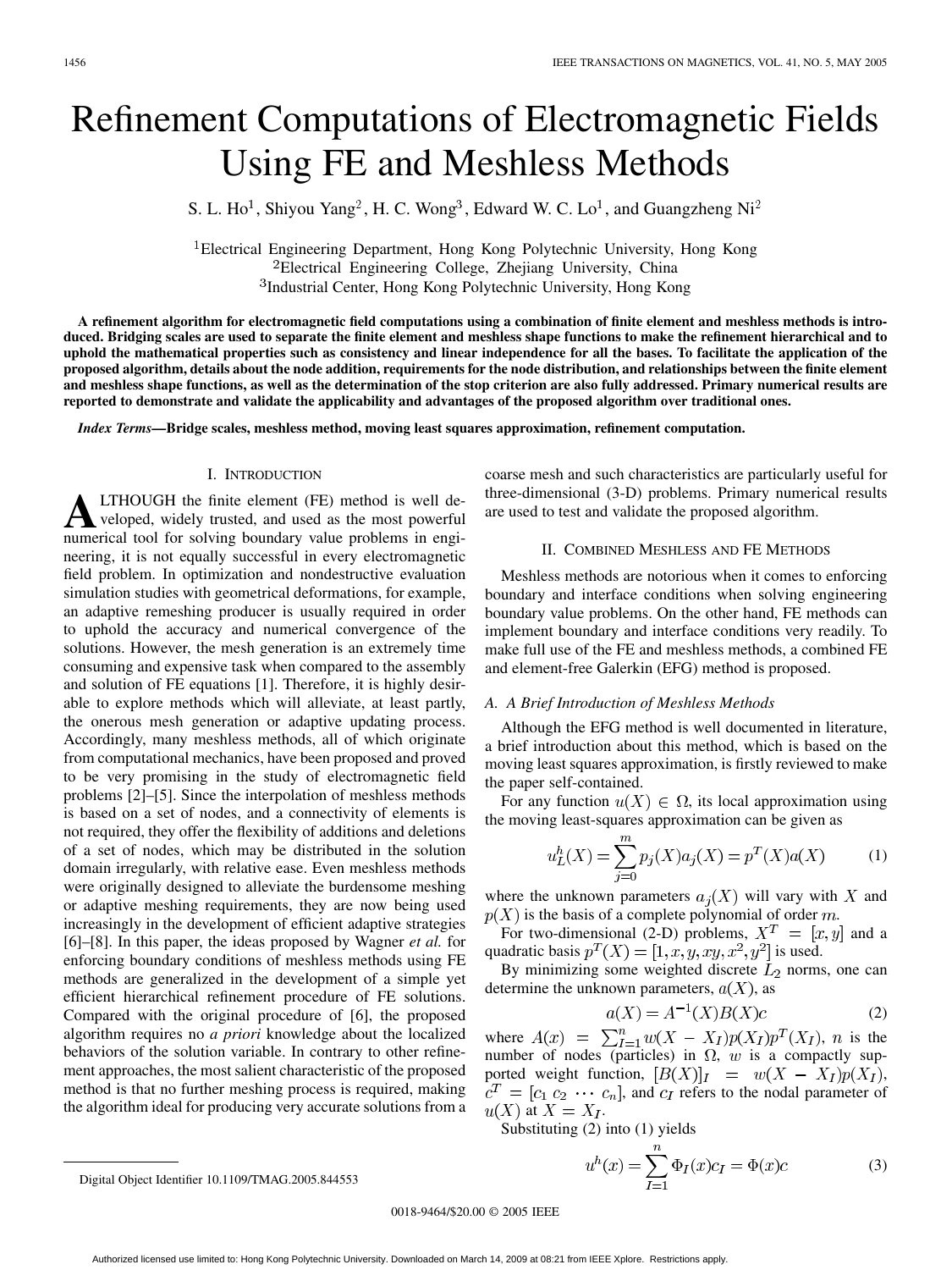where the shape function  $\Phi_I(x)$  of the EFG method is given as

$$
\Phi_I(x) = p^T A^{-1} B_I. \tag{4}
$$

#### *B. Combined Model of FE and EFG Using Bridge Scales*

For elements of the FE solutions where refinement computations are required, some "nodes" (particles) are firstly added to the elements and the general form of the approximations of the solution variable  $u(x, y)$  becomes

$$
u(x,y) = \sum_{i} u_i N_i^{\text{FEM}}(x,y) + \sum_{j} \Phi_j^{\text{EFG}}(x,y)c_j \quad (5)
$$

where  $\sum_i u_i N_i^{\text{FEM}}(x, y)$  and  $\sum_i \Phi_i^{\text{EFG}}(x, y) c_i$  are, respectively, the FE and EFG refinement solutions of the solution variable;  $\Phi_i^{\text{EFG}}$  is the EFG shape function related to particle j.

To uphold the mathematical properties of the entire bases regarding consistency and linear independence, the bridge scales as proposed in [[6\]](#page-3-0) are used. The basic concept of the bridging scales is based on a hierarchical decomposition of a function  $u$ which is dependent on some projection operator  $P$  to represent, for example, the projection of  $u$  onto the span of the FE shape functions. To add a refinement function  $w$  to this space, one employs the property of a projection operator such that multiple projections of the function will leave the function unchanged, i.e.,  $PPu = Pu$ . Using this concept, the total function u of (5) can now be rewritten as

$$
u = Pu + w - Pw \tag{6}
$$

where  $Pw$  is the bridging scale term.

The objective to include the bridging scale term is to make the refinement term,  $w - Pw$ , to contain only the parts of u which are not included in  $Pu$ , thereby ensuring a hierarchical decomposition of  $u$  such that it can be easily demonstrated by taking the projection operator  $P$  to both sides of (6) to give

$$
Pu = PPu + Pw - PPw = Pu.
$$
 (7)

For the case study, the FE solutions are being refined in some specific regions,  $Pu, w$ , and  $Pw$  become, respectively, as

$$
Pu = \sum_{i} u_i N_i^{\text{FEM}}(x, y)
$$
 (8)

$$
w = \sum_{j} \Phi_j^{\text{EFG}}(x, y)c_j \tag{9}
$$

$$
Pw = \sum_{j} \sum_{i} N_i^{\text{FEM}}(x, y) \Phi_j^{\text{EFG}}(x_i, y_i) c_j.
$$
 (10)

Substituting  $(8)$ – $(10)$  into  $(6)$ , one obtains

$$
u(x,y) = \sum_{i} u_i N_i^{\text{FEM}}(x,y) + \sum_{j} \overline{\Phi}_j^{\text{EFG}}(x,y)c_j \qquad (11)
$$

where  $\overline{\Phi}_j^{\text{EFG}}$  is the modified EFG shape function based on bridging scale, and is defined by

$$
\overline{\Phi}_j^{\text{EFG}}(x,y) = \Phi_j^{\text{EFG}}(x,y) - \sum_i N_i^{\text{FEM}}(x,y) \Phi_j^{\text{EFG}}(x_i, y_i).
$$
\n(12)

#### *C. Convergence Analysis*

A general convergence analysis of the combined FE and EFG methods is referred to [[9\]](#page-3-0). In order to avoid problems of possible poor matrix conditioning which results from significant differences in the ratio between the values of the quantities in the submatrix  $K$  and those in the submatrix  $L$  of the stiffness matrix in (14) (see the next section), the iterative solution procedure that decouples the FE and the wavelet systems of [\[10](#page-3-0)] is used in the proposed algorithm. However, to guarantee the regularity of matrix  $\vec{A}$  of (2), it is recommended that, for the proposed method in which the FE solution is refined by EFG method, the order of  $p(X)$ , i.e., m, in (1) must be greater than that of the FE shape function [[7\]](#page-3-0).

# *D. Discrete Equation*

For illustrative purposes, one considers the following 2-D Poisson problem:

$$
\Omega: \beta \frac{\partial^2 u}{\partial x^2} + \beta \frac{\partial^2 u}{\partial y^2} = -f
$$
  
\n
$$
\Gamma_D: u = u_0,
$$
  
\n
$$
\Gamma_N: \beta \frac{\partial u}{\partial n} = q.
$$
\n(13)

Based on the weak form of (13), by using the approximation of (11) and a Galerkin approach, one can obtain the final discrete equations as

$$
\begin{bmatrix} K & M \\ M^T & L \end{bmatrix} \begin{Bmatrix} U \\ C \end{Bmatrix} = \begin{Bmatrix} F \\ G \end{Bmatrix}
$$
 (14)

where

$$
k_{ij} = \int \int_{\Omega} \left\{ \beta \left[ \left( N_j^{\text{FEM}} \right)_x \left( N_i^{\text{FEM}} \right)_x \right. \right. \\
\left. + \left( N_j^{\text{FEM}} \right)_y \left( N_i^{\text{FEM}} \right)_y \right\} dxdy \quad (15)
$$

$$
f_i = \int\int_{\Omega} f N_i^{\text{FEM}} dx dy + \int\limits_{\Gamma_N} q N_i^{\text{FEM}} ds \tag{16}
$$

$$
m_{ji} = \int \int_{\Omega} \beta \left[ \left( \overline{\Phi}_{j}^{\text{EFG}} \right)_{x} \left( N_{i}^{\text{FEM}} \right)_{x} + \left( \overline{\Phi}_{j}^{\text{EFG}} \right)_{y} \left( N_{i}^{\text{FEM}} \right)_{y} \right] dxdy \qquad (17)
$$

$$
l_{ij} = \int \int_{\Omega} \beta \left[ \left( \overline{\Phi}_i^{\text{FEM}} \right)_x \left( \overline{\Phi}_j^{\text{FEM}} \right)_x \right. \\
\left. + \left( \overline{\Phi}_i^{\text{FEM}} \right) \left( \overline{\Phi}_i^{\text{FEM}} \right) \left[ \right] dx du \quad (18)
$$

$$
+\left(\overline{\Phi}_{i}^{\text{F EM}}\right)_{y}\left(\overline{\Phi}_{j}^{\text{F EM}}\right)_{y}\right)dxdy\qquad(18)
$$

$$
f_i = \int\int\limits_{\Omega} f N_i^{\text{FEM}} dx dy + \int\limits_{\Gamma_N} q N_i^{\text{FEM}} ds \tag{19}
$$

$$
g_i = \int_{\Gamma_N} \overline{\Phi}_i^{\text{EFG}} q ds + \int \int_{\Omega} f \overline{\Phi}_i^{\text{EFG}} dx dy.
$$
 (20)

#### III. ADAPTIVE STRATEGY

To take full advantages of both FE and meshless methods, the refinement computation using the EFG method is activated only in regions where high and sharp gradients may occur. Thus the proposed algorithm allows one to deal with boundary and interface conditions in a manner which is as simple as that in pure FE methods. In other words, the proposed method does not require any special techniques to deal with essential and interface conditions normally required by other meshless methods.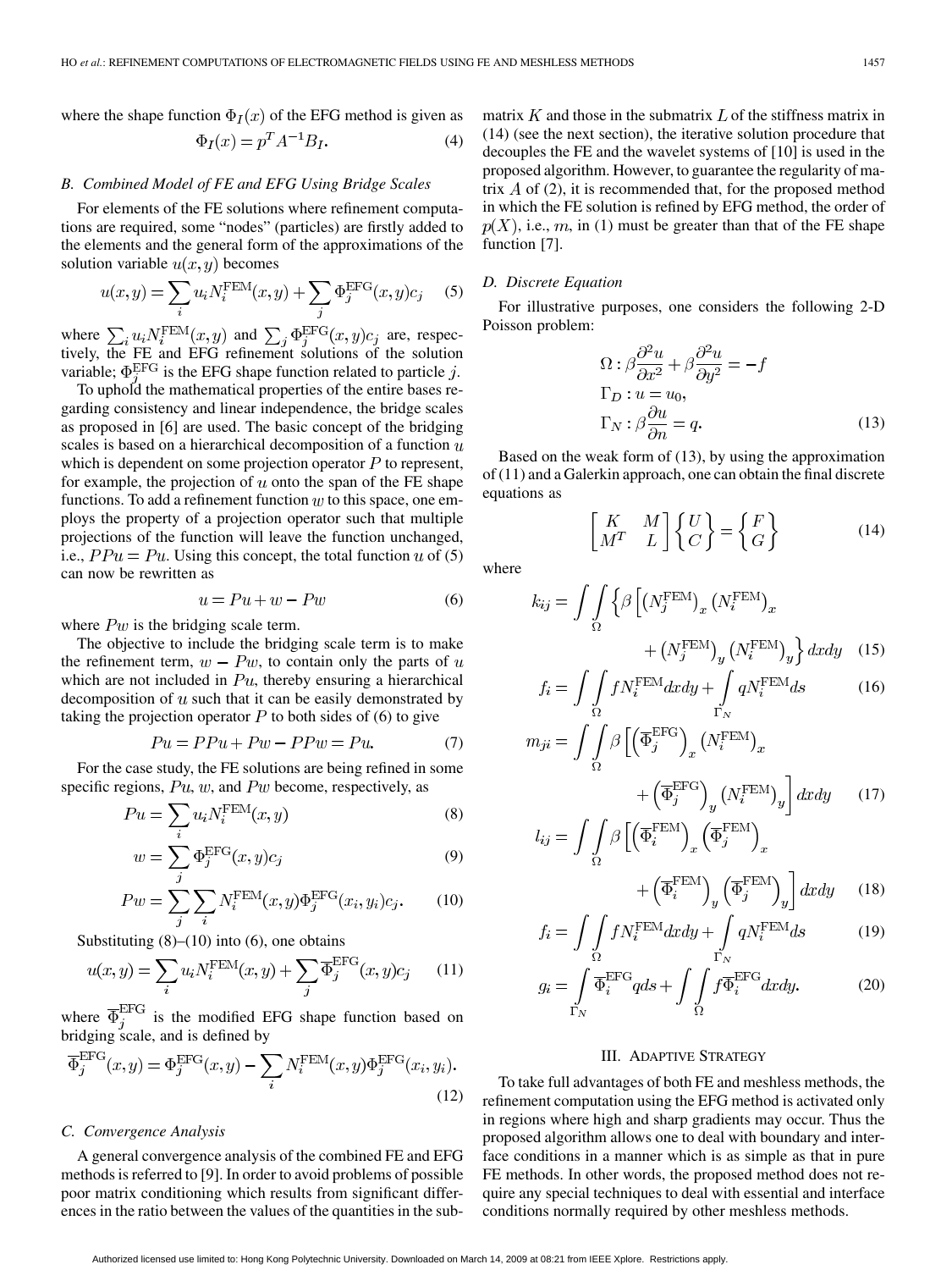# *A. Error Estimation*

In the proposed algorithm, one uses an error estimation for each element of the FE solution in order to identify the elements that require refinements. Thus a post local error estimation approach, the field difference method [[11\]](#page-3-0), is used because of its simplicity in numerical implementations.

#### *B. Strategy of Refinement*

Once the elements are identified, a refinement computation procedure as described below will be activated.

- Step 1: Activate the particle addition procedure to add nodes in the identified elements.
- Step 2: Implement the EFG refinement computation.
- Step 3: Termination test. If the test is passed, stop; otherwise, go to Step 1 for a finer refinement computation.

Although the distribution of the particles of the EFG method may have some irregularities, for each point in the domain where the EFG has influence, the particles whose influences cover this point must form at least one nondegenerated *n*-simplex (*n* being the dimension size) [\[7](#page-3-0)]. Thus, it is worth pointing out that when there is only one element in a subregion where the FE solution is required for refinement computations, the particles that are added in the first iterative step should be large enough to satisfy this admissible condition.

# *C. Stop Criterion*

To stop the refinement process automatically, a criterion based on that for the wavelet solutions proposed in [\[12](#page-3-0)] is extended and used. Assume that the refinement solutions at some subregions at steps  $J$  and  $J+1$  are, respectively,

$$
u^{J}(x,y) = \sum_{i} u^{J}_{i} N_{i}^{\text{FEM}}(x,y)
$$

$$
+ \sum_{j} \overline{\Phi}_{j}^{\text{EFG}}(x,y) c_{j}^{J}
$$
(21)

$$
u^{J+1}(x,y) = \sum_{i} u_i^{J+1} N_i^{\text{FEM}}(x,y) + \sum_{j} \overline{\Phi}_j^{\text{EFG}}(x,y) c_j^{J+1}.
$$
 (22)

The corresponding wavelet solutions are defined as

$$
\varphi^{J}(x, y) = u^{J+1}(x, y) - u^{J}(x, y). \tag{23}
$$

Then the ratio of the rms value of  $\varphi^{J}(x, y)$  to that of the averaged  $u(x, y)$  is used as an indicator to stop the refinement procedure. Once this value reaches a threshold as specified by the user, the refinement procedure will stop the refinement process in the specific element.

# IV. NUMERICAL EXAMPLES

The computation of the end fields of a power transformer as shown in Fig. 1 is selected as the numerical example to demonstrate the applicability and advantages of the proposed procedure over the traditional approaches. The corresponding boundary value problem is formulated as

$$
\varepsilon \frac{\partial^2 \varphi}{\partial x^2} + \varepsilon \frac{\partial^2 \varphi}{\partial y^2} = 0
$$
 (24)



Fig. 1. Schematic diagram of the end region of a power transformer.



Fig. 2. Finite element mesh used for the proposed FE+EFG method.



Fig. 3. Error distribution for each element using the field difference method.

$$
\varphi|_{\Gamma_1} = 0 \quad \varphi|_{\Gamma_3} = 1 \quad \frac{\partial \varphi}{\partial n}|_{\Gamma_2} = 0. \tag{25}
$$

In the numerical implementation, the fields are first determined using only the FE method with a coarse mesh as shown in Fig. 2. The corresponding computed field error distributions under the definition of the field difference method for every element are demonstrated in Fig. 3, in which the per unit value is used. From this error distribution, an error threshold value of 0.15 is then used to select the elements where the refinement computations are required, and the corresponding identified elements are marked in Fig. 4. Thirdly, by means of the aforementioned node addition procedure, some particles are added to the identified elements and the program repeats the refinement computations by using the EFG method, in which a quadratic basis and a cubic spline weight function are used, until the stop criterion is satisfied. The wavelet solution as defined by (23)